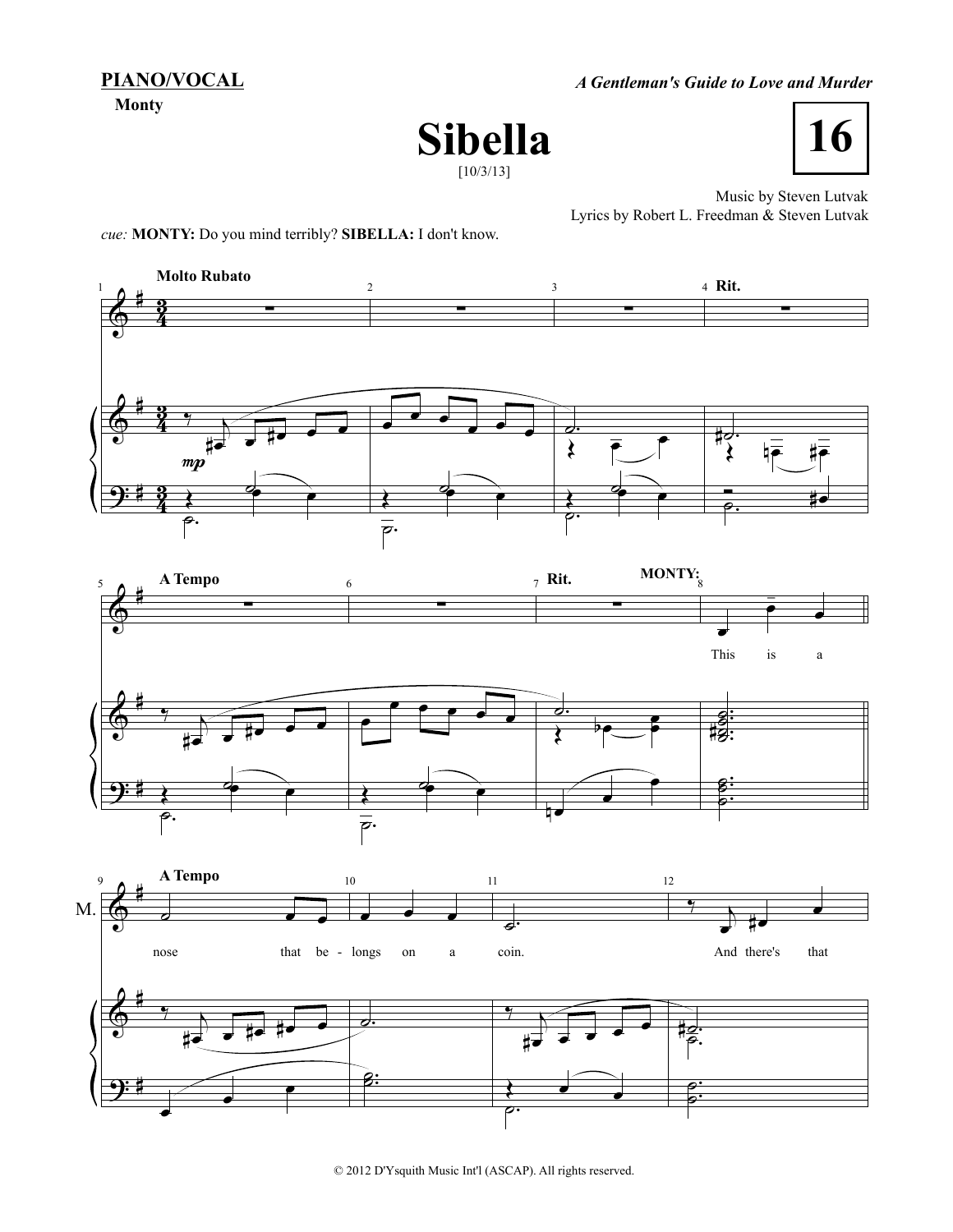$$
P/V
$$

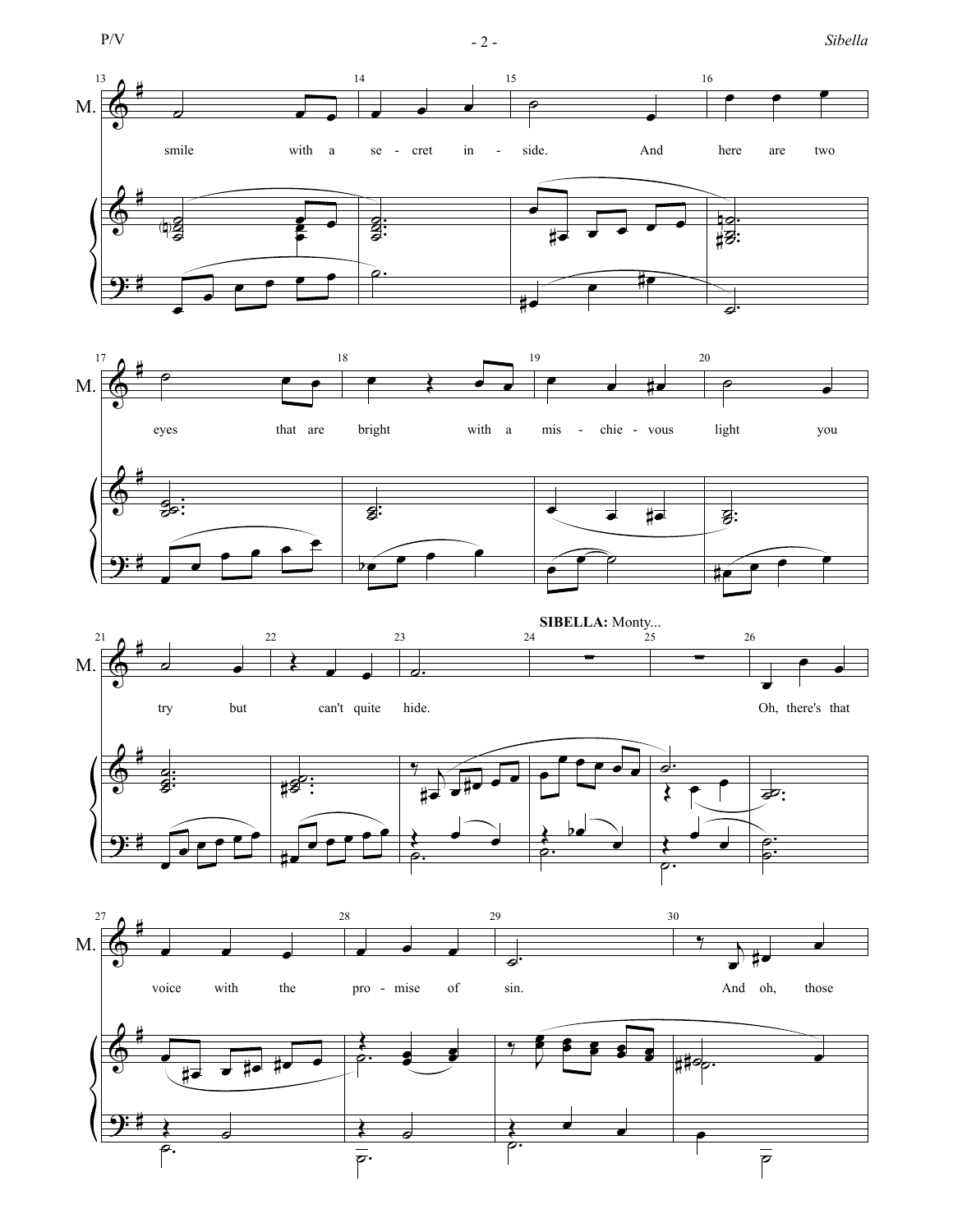

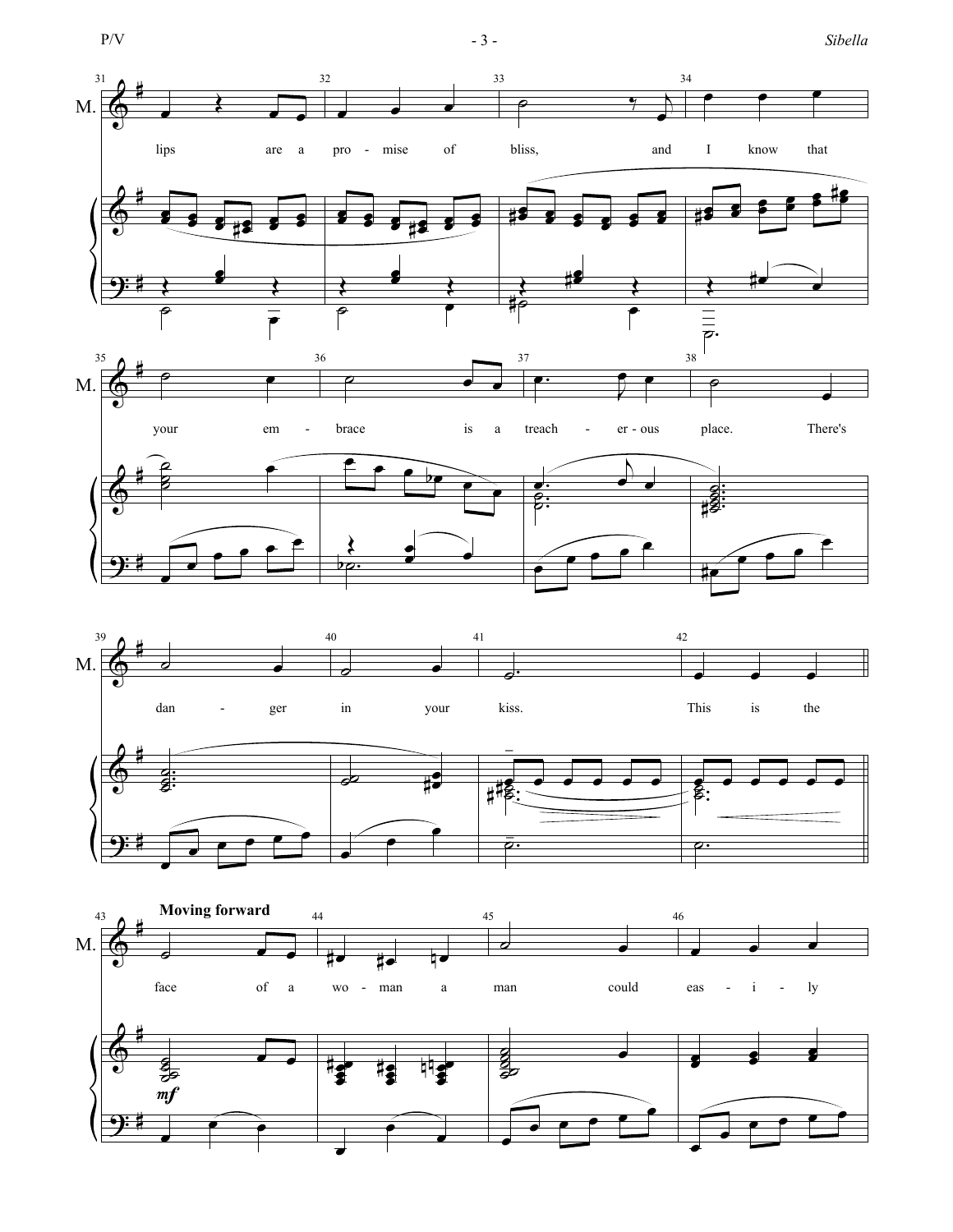









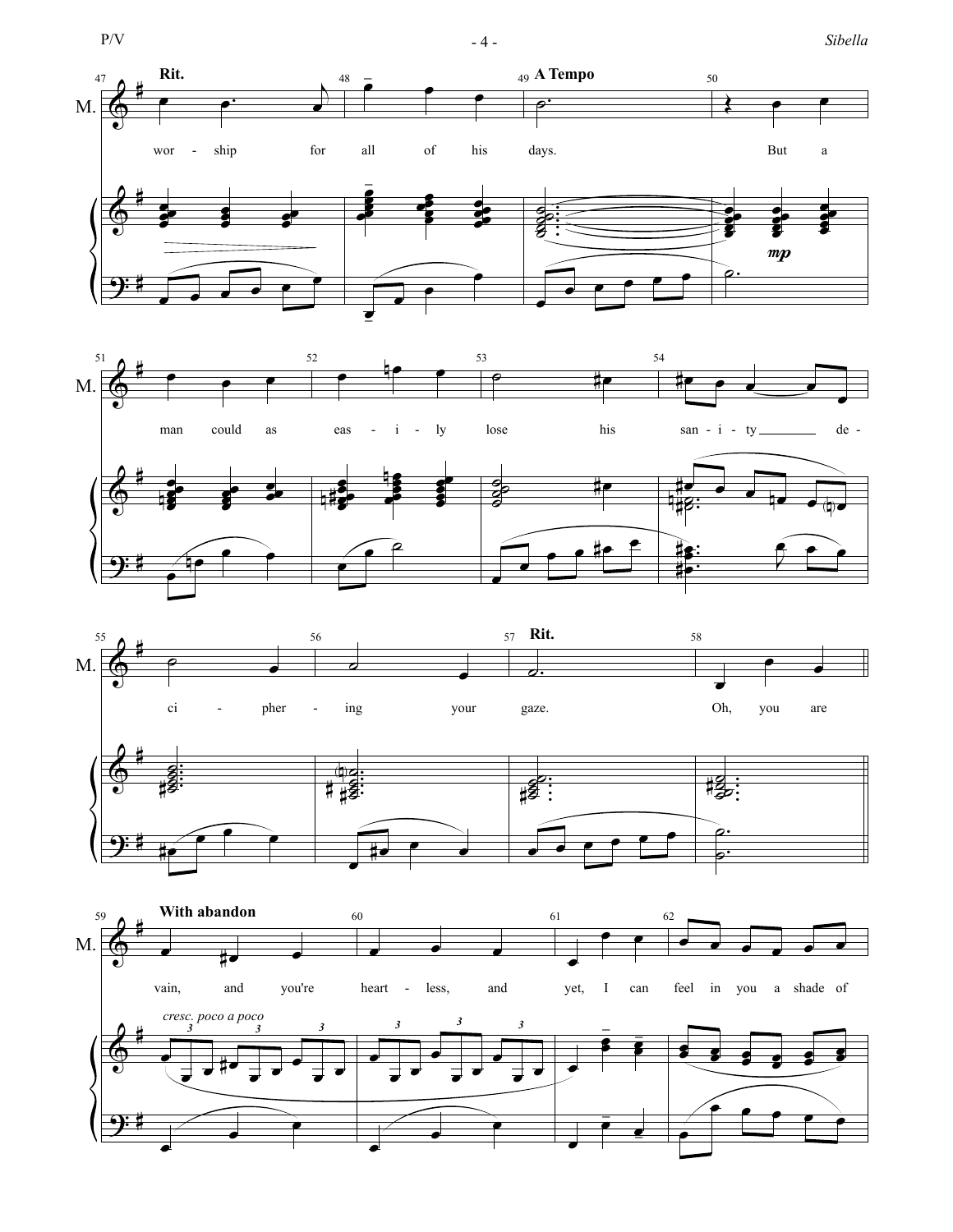







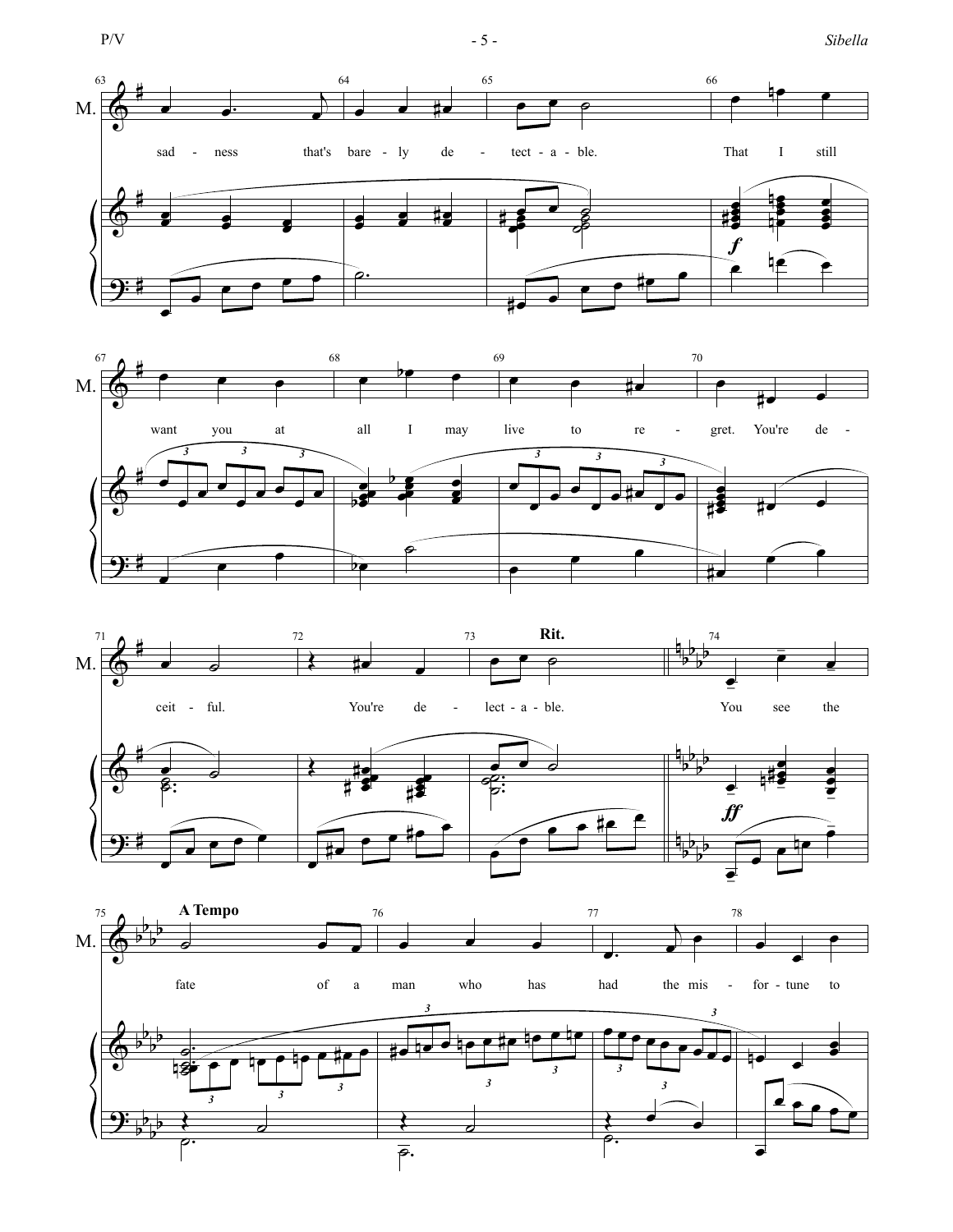$$
P/V\\
$$